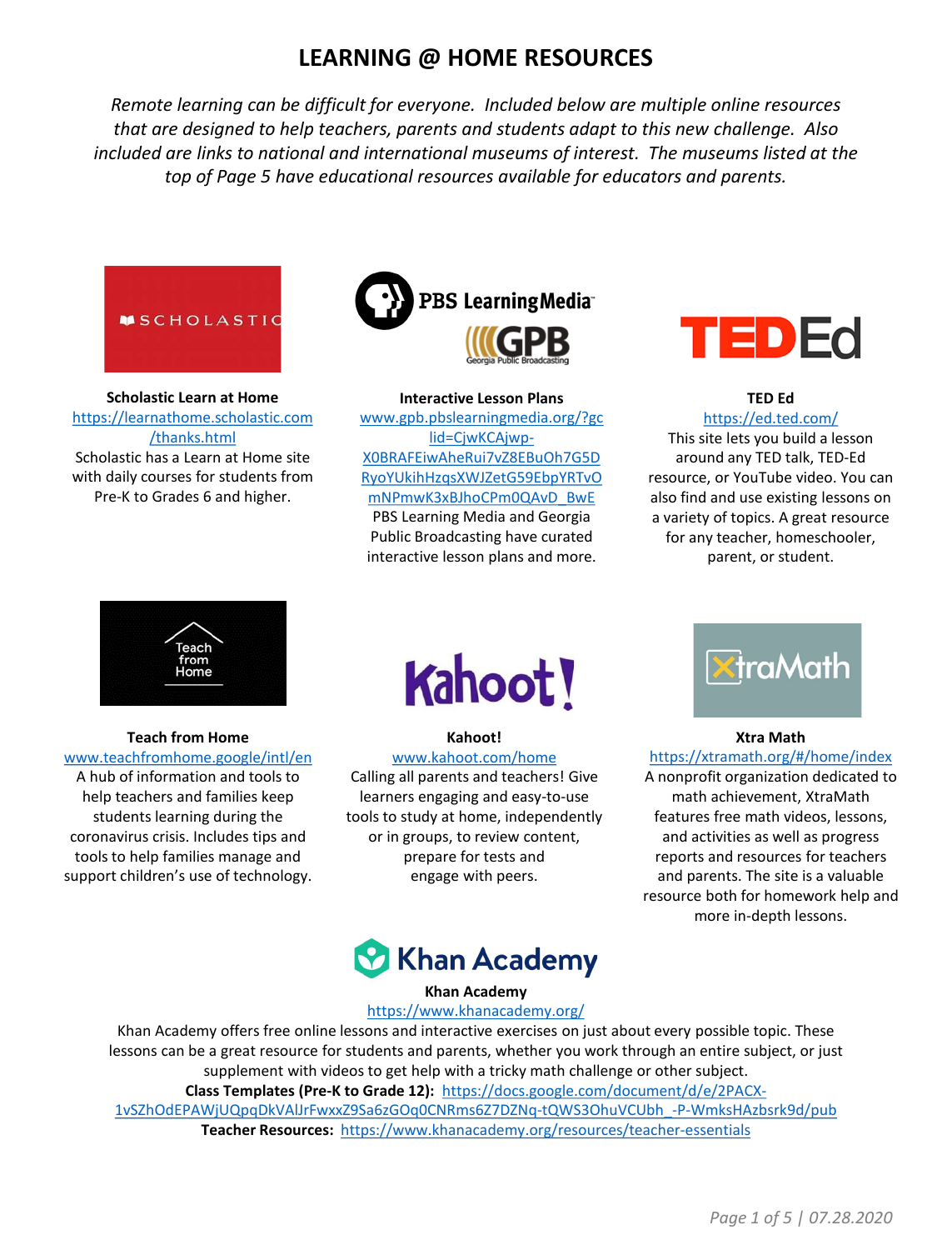

**Stepping Stone School at Home** [https://www.steppingstoneschool.com/](http://www.steppingstoneschool.com/stepping-stone-school-at-home) [stepping-stone-school-at-home](http://www.steppingstoneschool.com/stepping-stone-school-at-home) Many families are finding new and creative ways to engage and educate their children while at home! Stepping Stone School compiled a list of fun and educational activities and resources for you to use with your family!



#### **Simple Homeschool**

[https://www.learningliftoff.com/tag/](https://www.learningliftoff.com/tag/keep-it-simple) [keep-it-simple](https://www.learningliftoff.com/tag/keep-it-simple)

A must-follow blog for homeschoolers who want to keep it simple. Jamie of Simple Homeschool shares reviews, giveaways and articles on curriculum and other topics as well as inspiration and encouragement.



#### **Kids Discover**

#### <https://online.kidsdiscover.com/home>

The Premier Cross-Curricular Online Platform for Elementary and Middle School Learners. Access their awardwinning library of over 2,000 science and social studies articles on any internet-enabled device, at any time. Subscription required.



### **Duolingo**

[https://www.duolingo.com](http://www.duolingo.com/) This free language app is available for iPhone, Android, and the web and offers fun and engaging lessons for a variety of languages, including Spanish, French, German, Portuguese, Italian, and English. Duolingo is a great option for homeschooling parents who want their kids to learn a new language but need a more affordable option than tutoring or language classes.



#### **Exploratorium** [https://www.exploratorium.edu/](https://www.exploratorium.edu/explore/activities) [explore/activities](https://www.exploratorium.edu/explore/activities)

The website for this popular San Francisco children's science center features an impressive selection of free activities, videos, printables, and interactive online resources on a variety of math and science topics.



**Bedtime Math** [https://www.thirteen.org/programs/](https://www.thirteen.org/programs/camp-tv)

[camp-tv](https://www.thirteen.org/programs/camp-tv) Join CAMP TV – a 1-hour day camp experience delivered right to your living room! Bedtime Math will be a featured guest, spotlighting fun math activities.

# Storyline Online

#### **Storyline Online**

<https://www.storylineonline.net/library> The SAG-AFTRA Foundation's Daytime Emmy®-nominated and award-winning children's literacy website, Storyline Online®, streams videos featuring celebrated actors reading children's books alongside creatively produced illustrations.



#### **Harry Potter At Home** [www.wizardingworld.com/collections/](http://www.wizardingworld.com/collections/harry-potter-at-home) [harry-potter-at-home](http://www.wizardingworld.com/collections/harry-potter-at-home)

Welcome to the Harry Potter At Home hub where you'll find all the latest magical treats to keep you occupied – including special contributions from Bloomsbury and Scholastic, nifty magical craft videos, fun articles, quizzes, puzzles and plenty more for first-time readers, as well as those familiar with the wizarding world.



#### **Harlem Globetrotters at Home** [www.harlemglobetrotters.com/athome](http://www.harlemglobetrotters.com/athome)

Enjoy free, educational videos that support at-home learning for kids, as well as other fun stuff just to make you laugh – keeping that Globetrotter tradition going. Videos include lessons in geography, music, motivation, C.H.E.E.R. for Character, a workout for kids and two videos that will teach you to dribble like a Globetrotter.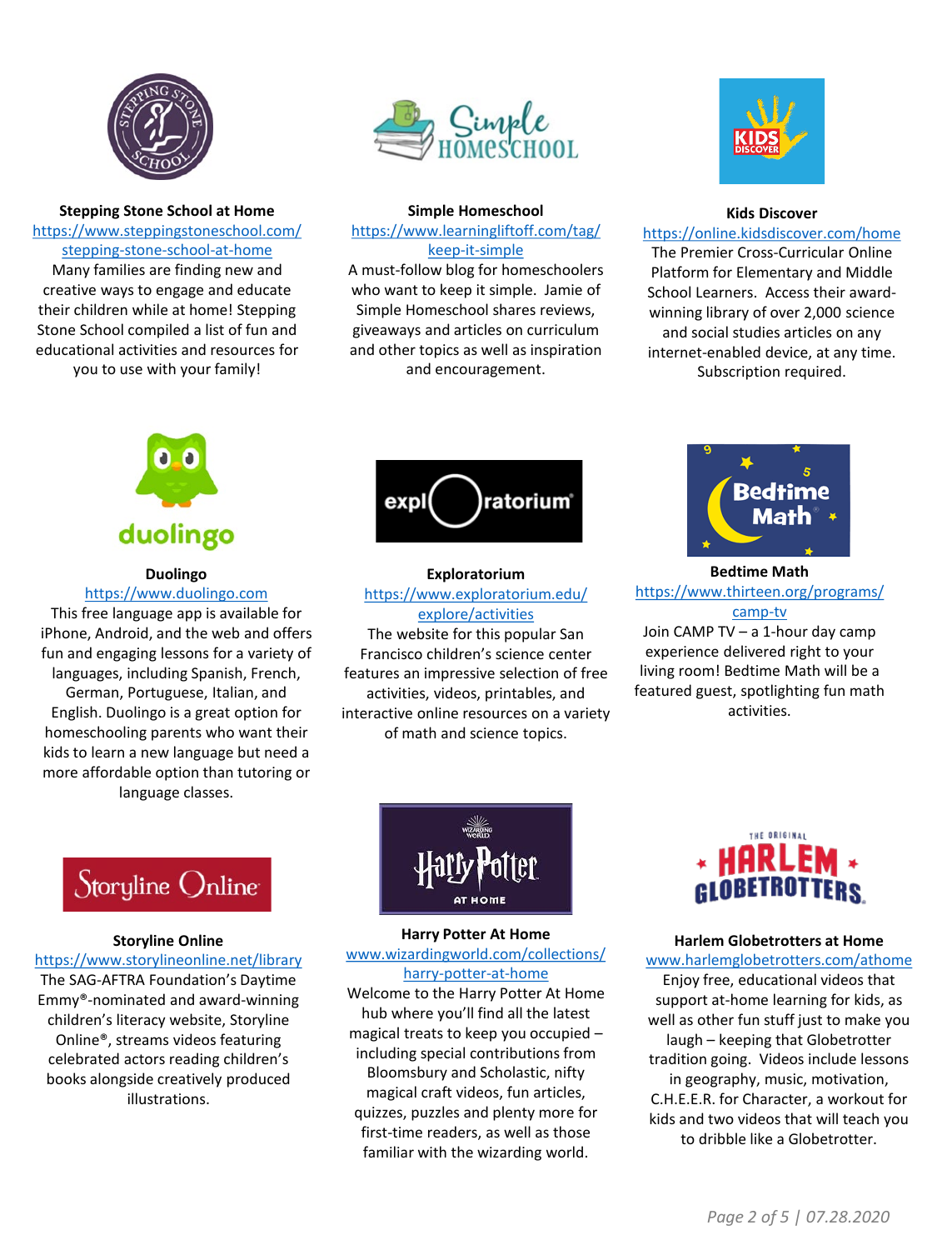

#### **Thinkery At Home**

[www.thinkeryaustin.org/thinkery](http://www.thinkeryaustin.org/thinkery-at-home/)at-home/

Thinkery, the evolution of Austin Children's Museum, is committed to supporting children, caregivers and educators through Thinkery At Home, a collection of playful STEAM learning, connection and community engagement through fun, original and relevant online content.



#### **Hand 2 Mind**

[www.hand2mindathome.com](http://www.hand2mindathome.com/) Free daily lessons and activities for K-5 students created and delivered by teachers. Each week you will find an easy-to-follow schedule, by grade, for K-5 students and daily grade-specific video lessons for Math and Literacy. You will also find worksheets for the Math and Literacy lessons as well as a Daily Specials activity.



## **Reading Eggs**

[www.readingeggs.com](http://www.readingeggs.com/) This subscription site promises to make learning to read fun with games, songs, and engaging rewards as well as a series of mobile apps. Geared toward children aged three and up.



**Texas Children in Nature** [www.texaschildreninnature.org/](http://www.texaschildreninnature.org/) Visit Texas Children in Nature (TCiN) to find a variety of links for virtual learning content to use at home. TCiN, which is affiliated with Texas Parks & Wildlife is a grassroots network of over 500 partner organizations working together to connect children and families with nature in Texas.



**FORT WORTH MUSEUM SCIENCE AND HISTORY** 

#### **Discovery Lab Online**

[https://www.youtube.com/FortWorth](https://www.youtube.com/FortWorthMuseum) Museum

The Fort Worth Museum of Science and History is offering virtual learning opportunities through a new program, [Discovery Lab Online.](https://www.youtube.com/playlist?list=PLPOSfeFaaGgDODHmB0ontRe-wJDnJsmjv) State standardsbased content is presented daily via the Museum's YouTube channel, with grade-specific topics like why birds have different beaks, how Venus fly traps work and more.



## **Can Your Mind Come Out to Play?TM**

[www.cmhouston.org/educators](http://www.cmhouston.org/educators) The Children's Museum of Houston provides support and critical education tools for parents and teachers to use at home through Daily Virtual Learning activities. Grade appropriate curriculum is available to download and over 100 STEM-focused "O Wow!" videos are available for streaming.



**Space Center U** [https://spacecenter.org/education](https://spacecenter.org/education-programs/)programs/

Space Center Houston's Learning Innovation Center is among the nation's leading science-education resources. Programs are based on national science standards and focus on STEM. Plus, it's just a really awesome place to visit online with detailed descriptions and pictures of many of the in-person exhibits.



#### **Cliburn Kids** [www.cliburn.org/kids](http://www.cliburn.org/kids)

Cliburn Kids gives younger pianists a break from at-home studies to have some music fun. Programs are geared towards elementaryaged children and can be viewed on [Facebook](https://www.facebook.com/thecliburn/), [YouTube,](https://www.youtube.com/thecliburn) [Instagram](https://www.instagram.com/thecliburn/) and on the website.



**CMOM At Home**

[www.cmom.org/learn/cmom-at-home](http://www.cmom.org/learn/cmom-at-home) Every day, the Children's Museum of Manhattan (CMOM) offers video games, a sing-a-long or other online activity that your little one will love. Daily themes cover science and technology; activities to get the wiggles out; exploring the world with your child; creative explorations; health and wellness; cuddle up with a book; and on Sundays, a fun and unexpected activity for children and families.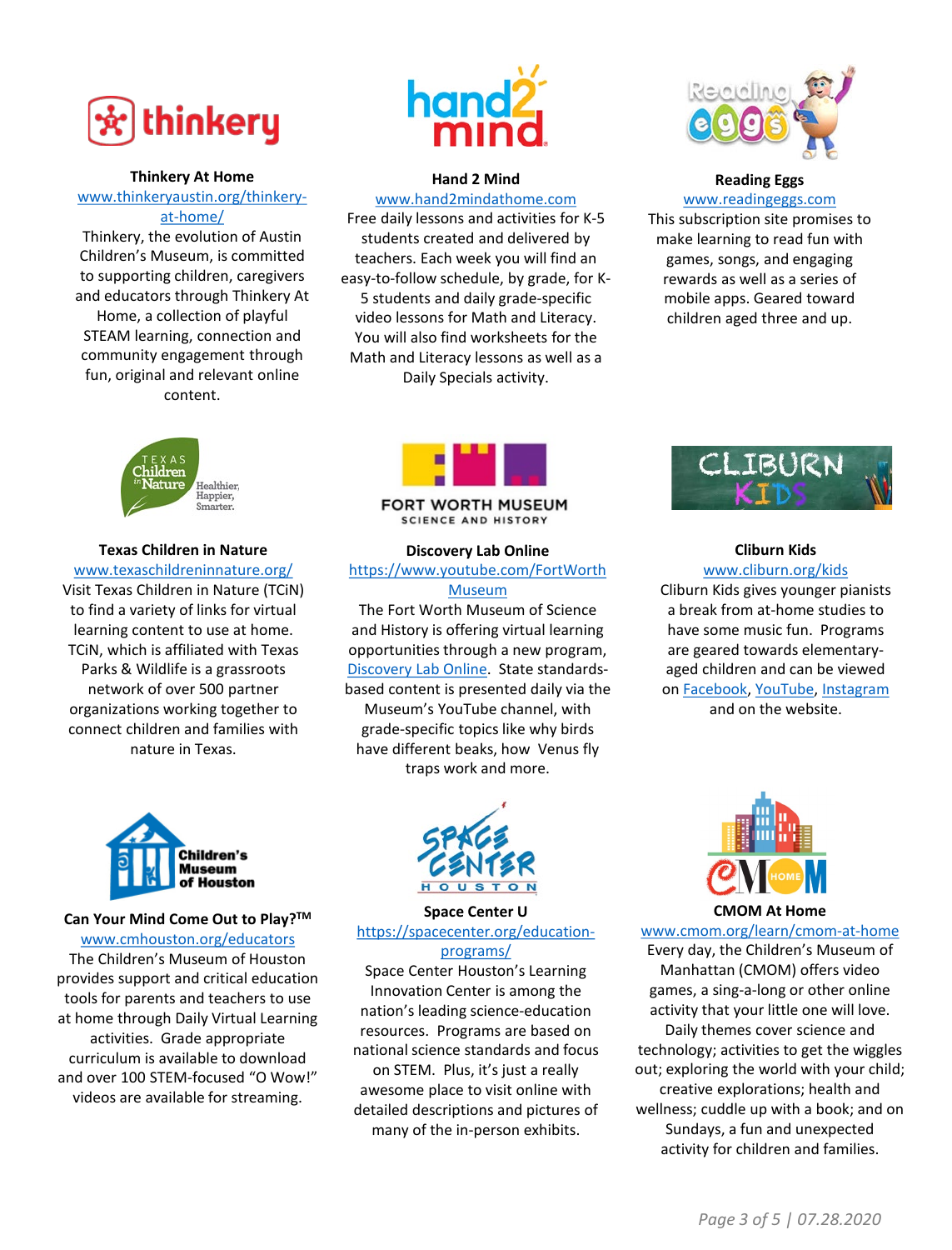# the Houston<br>Museum of natural science

#### **Beyond the Bones**

[www.hmns.org](http://www.hmns.org/) Online exhibitions featuring the Plains Indians, Bugs of the Sea, Life and Death in Ancient Egypt and more are available for viewing. Also for educators and family learning, virtual outreach programs can be scheduled, along with educational social media content and the Beyond Bones podcast.



**The Alamo, San Antonio**

[www.thealamo.org/](http://www.thealamo.org/)

No self-respecting Texan or lover of history should miss this opportunity to visit the website and learn more about The Alamo. A virtual tour of our state shrine is available, along with digital images of the battlefield today paired with a sliding arrow that takes you back to 1836, complete with historical markers. A listing of the defenders with bios and state/national flags is available as well as lesson plans for educators.



**Texas History Comes Alive!** [www.thestoryoftexas.com](http://www.thestoryoftexas.com/) The Bullock Museum provides ample virtual learning opportunities with the Discover Texas History Online program, which includes the interactive Texas Story Project and Texas Map. Educator resources including professional development, curriculum tools and student activity guides are also available.



**I**dallaspubliclibrary



https://library.austintexas.gov/ http://dallaslibrary2.org/ http://fortworthtexas.gov/library/ <https://houstonlibrary.org/>

#### **Public Libraries Rock!**

From book clubs to computer and language classes, to homework help and live tutoring, to parenting, student and educator resources, your public library has an abundance of programs available through the use of a library card, which is usually free or has a nominal charge.